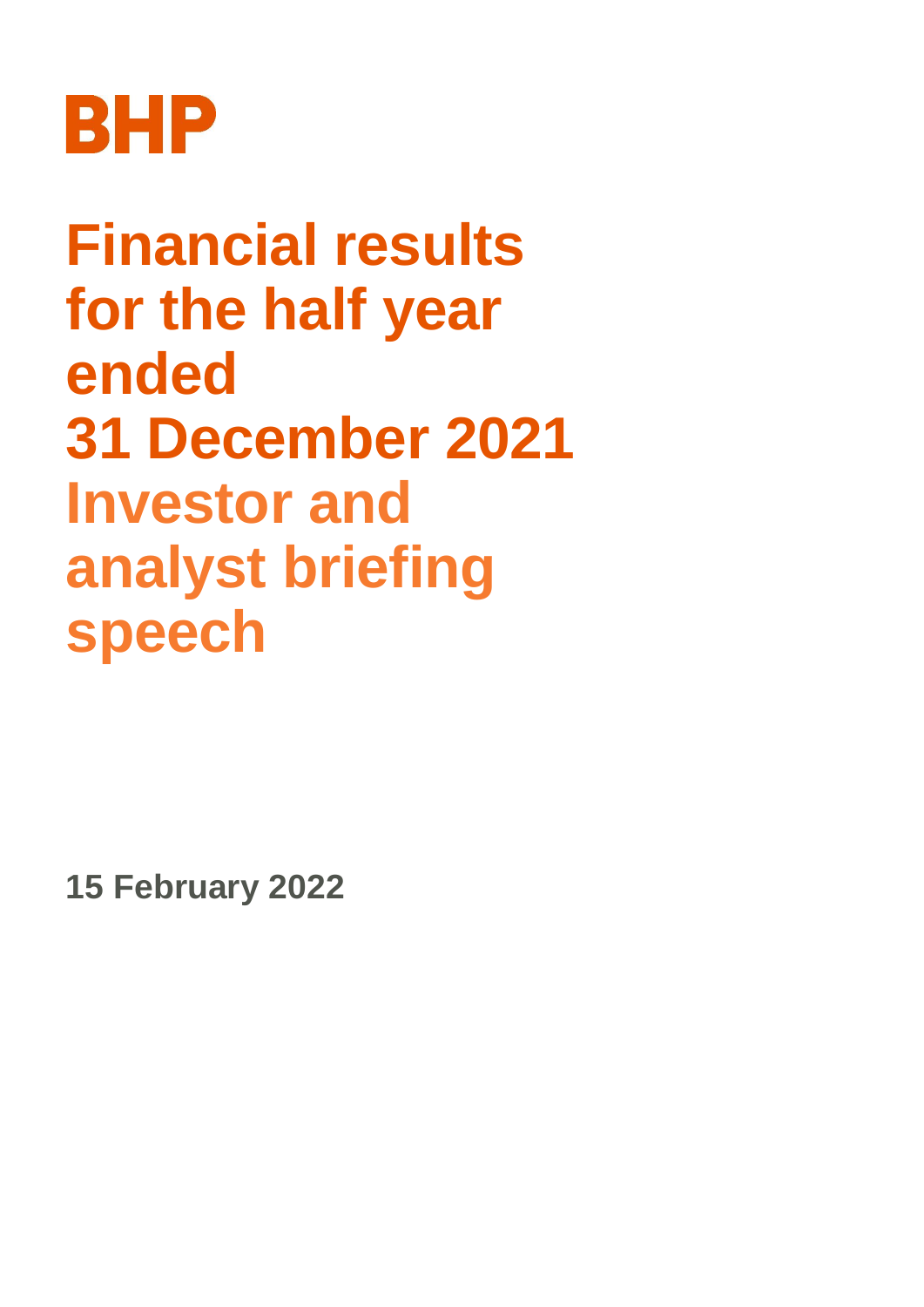# **Mike Henry**

## **Slide 1: Record first half earnings**

Hello and thank you for joining us to hear about BHP's results for the December 2021 half year.

I'm joined today by David Lamont.

#### **Slide 2: Disclaimer**

## **Slide 3: CEO title slide**

#### **Slide 4: Continued strong performance**

I am pleased to be able to announce today another strong set of results.

We safely delivered record first half earnings and shareholder returns. And we continued to execute on our strategy.

- We had solid underlying operational performance in the majority of our assets.
- We maintained cost discipline amid escalating inflationary pressures.
- We made good progress on our portfolio related actions in coal, petroleum and potash.
- And we unified our corporate structure, further simplifying the business and creating a stronger platform for growth.

We are doing what we said we would do. We're creating significant long-term value for shareholders – and we're benefiting society through sustainably meeting the world's growing need for resources.

## **Slide 5: H1 FY22 operational highlights**

This half year has produced a number of highlights.

Most importantly, we achieved our third consecutive year without a fatality.

Our High Potential Injury frequency – one of our key safety indicators – decreased by a further 10 per cent during the half. This measure has improved by over a third over the past three years.

Continuing with safety, I deeply regret that, in spite of all of our efforts of recent years, people continue to experience instances of sexual harassment and assault in our workplaces and accommodation villages. This conduct is completely unacceptable. I am absolutely committed to eliminating it from BHP, and we continue to take strong action.

On the production front, our Western Australia Iron Ore business ran at very close to record levels, and Escondida saw record material mined during the half.

We faced a number of continuing external challenges across the business. And these include ongoing COVID measures, constraints on labour mobility and availability, supply chain issues, twice as much rainfall at our Queensland Coal operations as last year and, of course, inflation in the cost of key inputs.

However, we retained a sharp focus and solid control over costs right across the business.

We're also making good progress on reshaping our portfolio in line with our stated intent.

We took the decision to proceed with the Jansen Stage 1 potash project.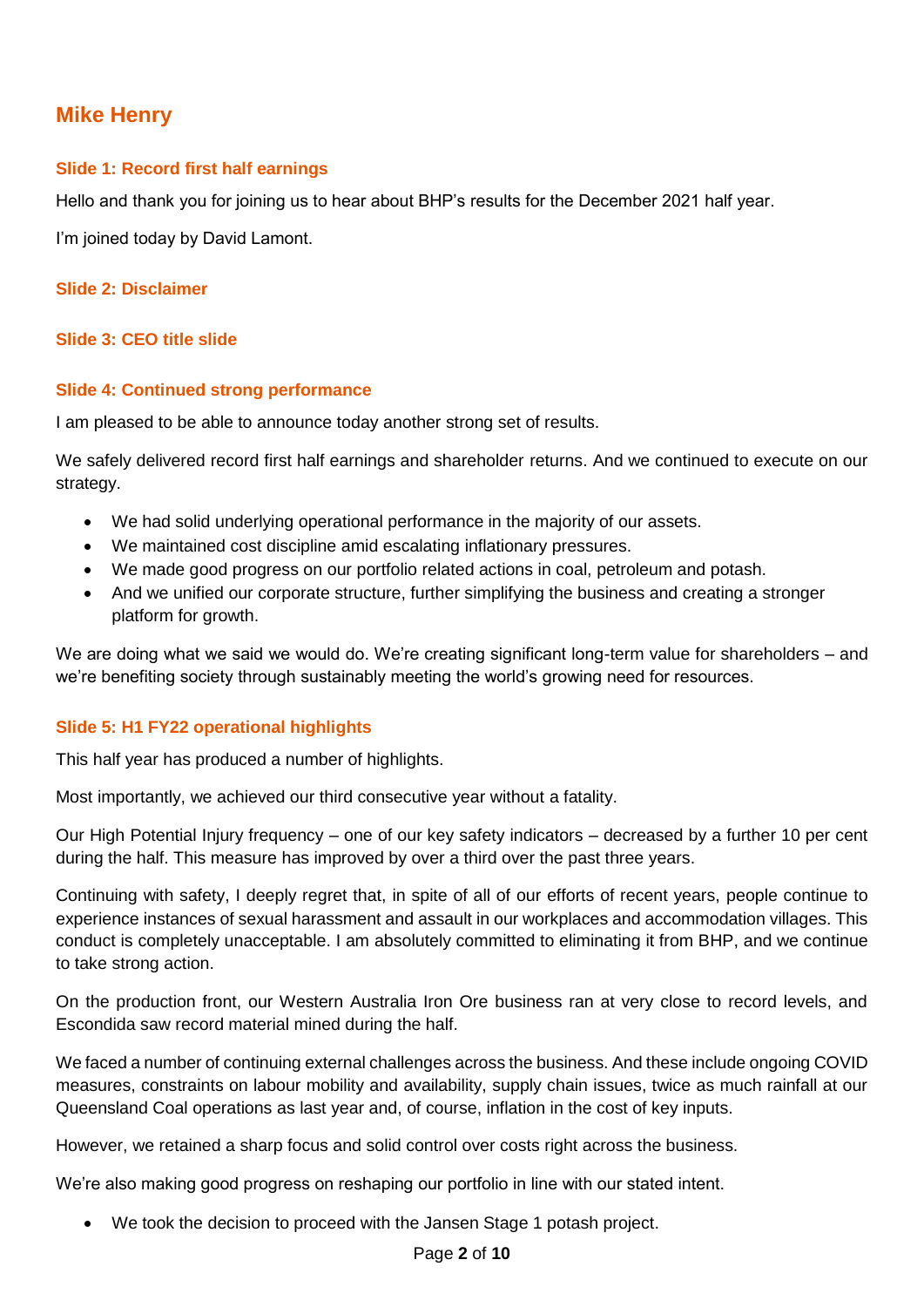- We announced the merger of our Petroleum business with Woodside.
- And we further consolidated our coal portfolio into the highest-quality coals for steel-making.

We continued to develop more internal options for growth in copper and nickel, and secured a number of further options through exploration and early stage entry.

Having completed the Spence Growth project on time and on budget, production ramped up during the half, albeit recoveries are trending lower than expected and some plant modifications are being planned in order to achieve full intended production levels.

## **Slide 6: H1 FY22 financial highlights**

This operational performance, combined with high prices for a number of our products is reflected in our strong financial results.

- $\bullet$  Underlying earnings per share were up 77 per cent<sup>1</sup>.
- And return on capital employed increased to 43 per cent<sup>2</sup>.

Strong cash flow generation means our balance sheet remains in excellent shape.

And today, we announce an interim dividend of 150 US cents per share, representing a strong flow-through of our underlying financial performance for the benefit of shareholders.

# **Slide 7: H1 FY22 social value and sustainability highlights**

Our success is measured not only by how well we create value and returns for shareholders, but also by the way in which we benefit society and our other stakeholders. Shareholder value creation is not sustainable without a focus on social value creation.

We are delivering on our climate commitments.

During the half, our Climate Transition Action Plan, via our 'Say on Climate' vote, received strong support from our shareholders.

We are on track to meet our operational emissions reduction target<sup>3</sup>. In fact, compared with the same period last year, we've reduced absolute emissions by 16 per cent as renewable power contracts at a number of our operations commenced.

And we're continuing to build on our partnerships along our value chain to support pursuit of our net zero by 2050 Scope 3 goal<sup>4</sup>.

We're also building a more capable workforce that better reflects the communities in which we operate, and where people feel safe and are able to contribute to their full capacity. More inclusive and diverse teams deliver safer, better business performance as we've demonstrated over recent years.

We are making good progress towards our aspirational goal of a gender balanced workforce by 2025. Just shy of half of our external hires over the past six months were female, and women now comprise 30.6 per cent of the workforce. The Executive Leadership Team at BHP is already fully gender balanced.

-

<sup>&</sup>lt;sup>1</sup> Total operations basis.

<sup>2</sup> Continuing operations basis.

<sup>&</sup>lt;sup>3</sup> Refers to our 2030 target.

<sup>4</sup> Described in full on page 8 of BHP's [Climate Transition Action Plan 2021.](https://www.bhp.com/-/media/documents/investors/annual-reports/2021/210914_bhpclimatetransitionactionplan2021.pdf)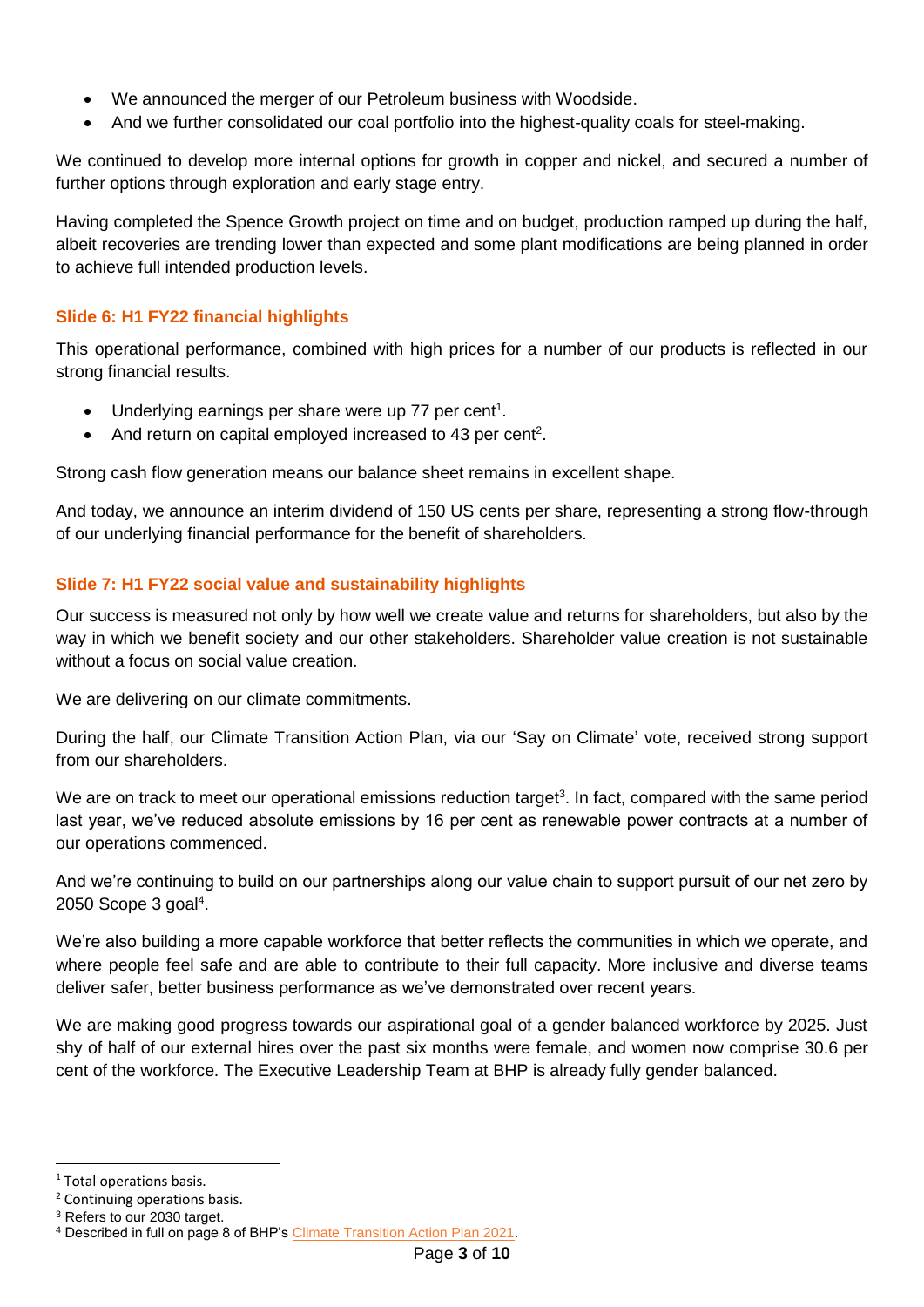We've also raised the proportion of our employees, including those in leadership positions, from First Nations backgrounds in Australia, Chile and at our Jansen potash project in Canada.

We look forward to updating you on our approach to social value in more detail in the coming months.

I'd like to now hand over to David to take you through our results in more detail. David, over to you.

# **David Lamont**

### **Slide 8: Financial results**

Thanks, Mike.

Despite the challenging conditions, the quality of our assets and people, together with robust demand for our commodities, enabled us to deliver a solid set of financial results in the first half.

## **Slide 9: Financial performance**

Our resilient operating performance and strong cost control, combined with higher prices, drove underlying EBITDA to US\$18.5 billion, up 33 per cent – at a very healthy margin of 64 per cent. This excludes Petroleum, which is treated as a discontinued operation, as we progress the merger with Woodside.

The adjusted effective tax rate was just over 30 per cent, slightly below our guidance range due to the reclassification of Petroleum. This increases to just over 37 per cent with the inclusion of royalties.

Underlying attributable profit of US\$9.7 billion increased 57 per cent. Including Petroleum, this increases to US\$10.7 billion.

We recorded a net exceptional charge of US\$1.2 billion after tax comprising:

- US\$800 million for the Samarco dam failure, largely due to updated cost estimates for Renova's programs; and
- a US\$400 million impairment of US deferred tax assets no longer expected to be recovered.

## **Slide 10: Group EBITDA waterfall**

The EBITDA waterfall shows the significant benefit of higher prices for our core commodities – with metallurgical and thermal coal prices both close to triple that of the December 2020 half; copper and nickel each up 30 per cent; and iron ore nine per cent higher.

The favourable impacts of the weakening Australian dollar and Chilean peso against the US dollar were offset by inflationary and commodity input cost pressures – in particular, for diesel and acid.

However, we maintained a tight lid on controllable cash costs. Contributing to the increase was the South Flank ramp-up and higher demurrage costs due to quarantine requirements in Western Australia, as well as around US\$150 million in COVID-related costs, which were treated as exceptional in prior years. This was partially offset by lower operational activity at Olympic Dam due to the major smelter rebuild.

Our strong operating performance at Western Australia Iron Ore and higher concentrate sales at Spence were more than offset by: lower volumes at Escondida due to lower feed grade; at Olympic Dam due to the maintenance program; and the impacts of significant wet weather and labour constraints at Queensland Coal.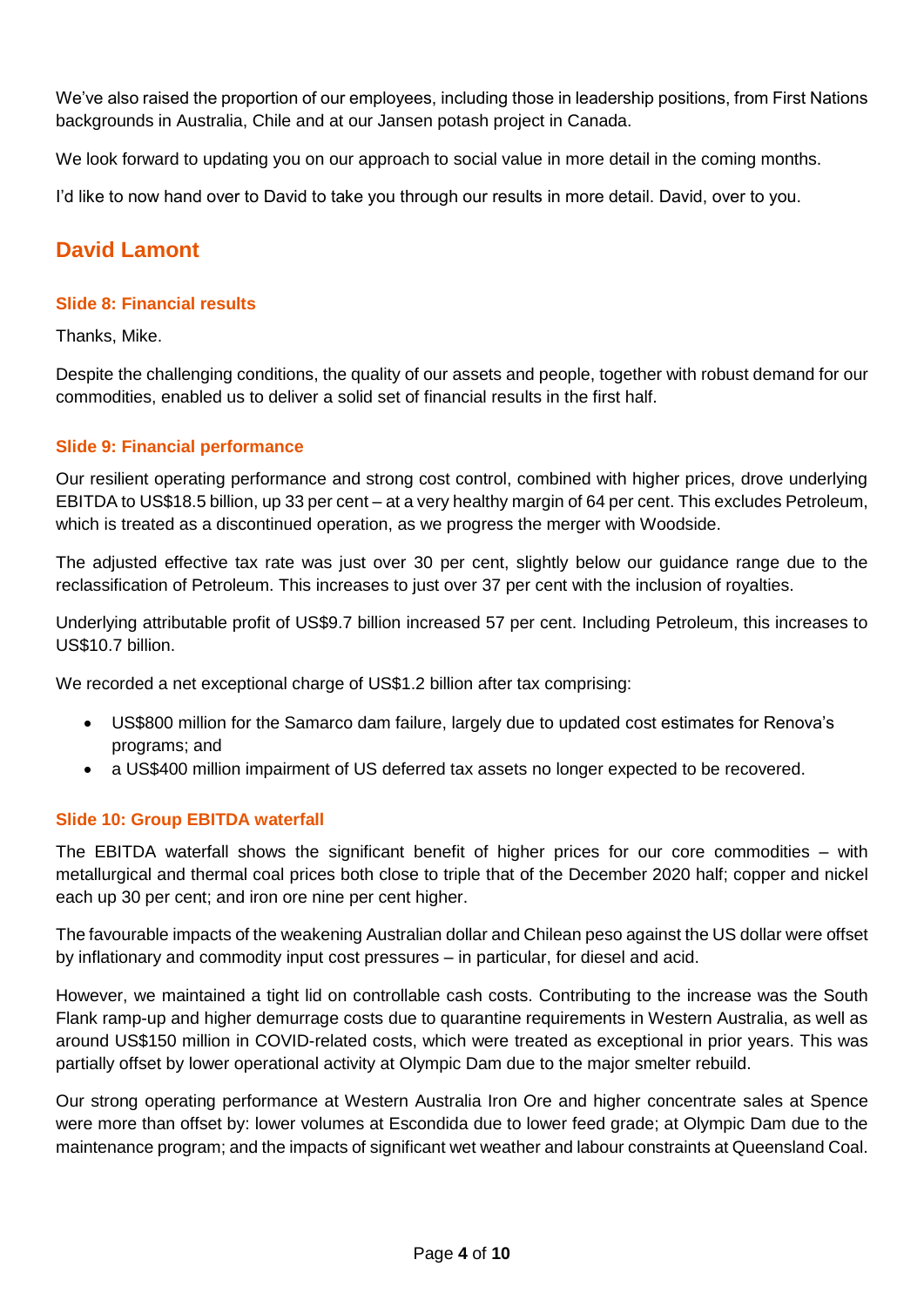#### **Slide 11: Segment performance**

Across the portfolio our underlying operations performed well, despite these headwinds. We continue to apply BHP's Operating System – BOS – principles to unlock even greater performance and, for the first time since FY17, all of our major assets delivered EBITDA margins in excess of 50 per cent in the half.

Western Australia Iron Ore delivered record lump sales driven by the ramp up of South Flank, contributing to strong price realisation above the benchmark. Full year unit costs are trending towards the lower end of the US\$17.5 to US\$18.5 per tonne guidance range, at our 78 cents guidance FX rate. Of course, if the current Australian dollar rate continues, we'd do better.

In Copper, EBITDA increased 14 per cent to US\$4.3 billion driven by higher realised prices. Escondida's unit costs are tracking in line with full year guidance and concentrator feed grade is expected to improve in the second half as we mine higher grade areas.

Despite Queensland Coal experiencing double the amount of rainfall versus last year, it achieved a US\$2.2 billion increase in EBITDA, with average realised prices almost three times the prior period. The increase in unit cost guidance reflects the lowered production guidance.

Nickel West's Sulphate plant delivered first crystals, an essential ingredient for batteries used in electric vehicles. Ramp up will continue throughout the remainder of the year. We now sell more than 90 per cent of our nickel metal to the battery market, up from no sales only six years ago. And this comes at a time of increasing demand, with average realised prices for nickel metal just under US\$20 thousand per tonne in the first half.

And for Potash, our projects continue to track well. The shafts are now 98 per cent complete and the Jansen Stage 1 project is underway with approximately US\$1.2 billion in contracts, out of the US\$5.7 billion investment, already awarded.

While treated as a discontinued operation, the Petroleum business also continues to perform well. During the half, production increased by five per cent and cost control remained strong, and we expect production and unit costs to be consistent with original guidance until merger completion. Our major projects proceeded on time and on budget.

So, we continue to perform well, capitalising on the strong demand for the commodities we produce, with guidance largely unchanged. While we are well positioned, we're acutely aware that the lag effects of inflation, weather and labour availability are challenges we will continue to contend with in the second half and into FY23.

#### **Slide 12: Continued capital allocation discipline**

Turning now to capital. Our commitment to our Capital Allocation Framework, or CAF, is stronger than ever. It has served us well since it was put in place back in 2016.

Our first priority remains to invest in maintenance capital to sustain and improve asset integrity, in order to deliver stable and reliable performance. Over the past six months this amounts to US\$1.1 billion.

Our balance sheet is in good shape, with US\$6 billion of net debt, compared to US\$26 billion at the end of FY16.

And we have consistently exceeded our minimum 50 per cent dividend payout ratio we implemented with the policy.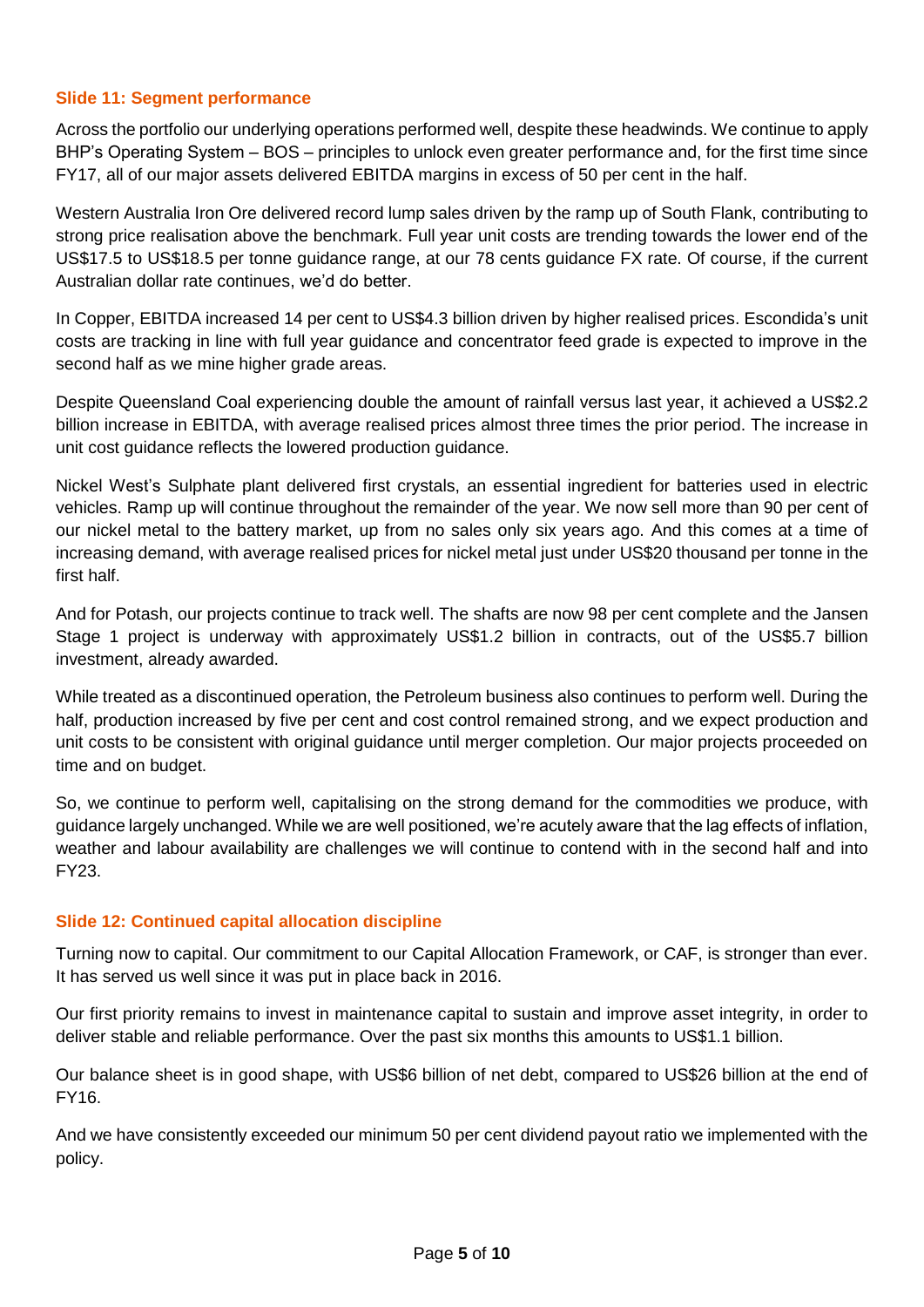Beyond this, we continue to reinvest back into our business, spending US\$1.8 billion this half, excluding maintenance and Petroleum. This ongoing discipline has supported an increase in return on capital employed, from continuing operations, to approximately 43 per cent.

In FY22, we expect to spend a total of US\$6.5 billion on capital and exploration expenditure (excluding Petroleum), marginally below prior guidance due to favourable FX movements. While spend may be higher in future years – both due to Jansen and as attractive opportunities to reinvest in our business present themselves – we remain disciplined.

Today, we announced a dividend of US\$7.6 billion, taking our total returns to shareholders to over US\$22 billion over the past 18 months.

In light of our strategic announcements in August last year, we have revised our net debt target range from US\$12 to US\$17 billion, to between US\$5 and US\$15 billion.

This revised target range will enable BHP to maintain a strong balance sheet throughout the cycle, including during periods of portfolio change, liabilities associated with the Samarco dam failure and external uncertainties. It also provides flexibility to allocate capital towards shareholder returns and future investment opportunities, be they internal or external.

## **Slide 13: Framework promotes discipline in all capital decisions**

Before I wrap up, I wanted to take this opportunity to run through how we apply the Capital Allocation Framework to investment decisions. While the CAF was a major step forward, as we do around the business, we continue to learn from the past and refine our processes.

We have a broad range of investment opportunities in front of us and under the framework, all options, small and large, internal and external, compete for capital. All go through the same process.

We consider a range of metrics – including net present value, internal rates of return and payback periods – and incorporate risk, both upside and downside, to come to a decision. There is no single hurdle rate we apply to investment decisions. And we factor in how individual opportunities impact the portfolio, our decarbonisation metrics, social value commitments and ultimately shareholder value and returns. Importantly, we consider all metrics in ranges, rather than point estimates or mid-cases.

As a demonstration of both the power of the CAF, and our discipline in applying it, during the half, we made the decision not to increase or extend our offer to acquire Noront. While a promising nickel resource, we ultimately did not see adequate long term value for shareholders at the final offer price and believe this capital can be better utilised elsewhere.

On that note, I will close by saying that we have reported a strong set of financial results for the half; we are maintaining tight control over cash costs despite headwinds; the portfolio is performing well in a high price environment; and we remain committed to our Capital Allocation Framework to ensure we continue to generate long-term shareholder value.

Thank you. Back to you, Mike.

# **Mike Henry**

## **Slide 14: Business update**

Thanks, David. I'd like to talk now about what lies ahead.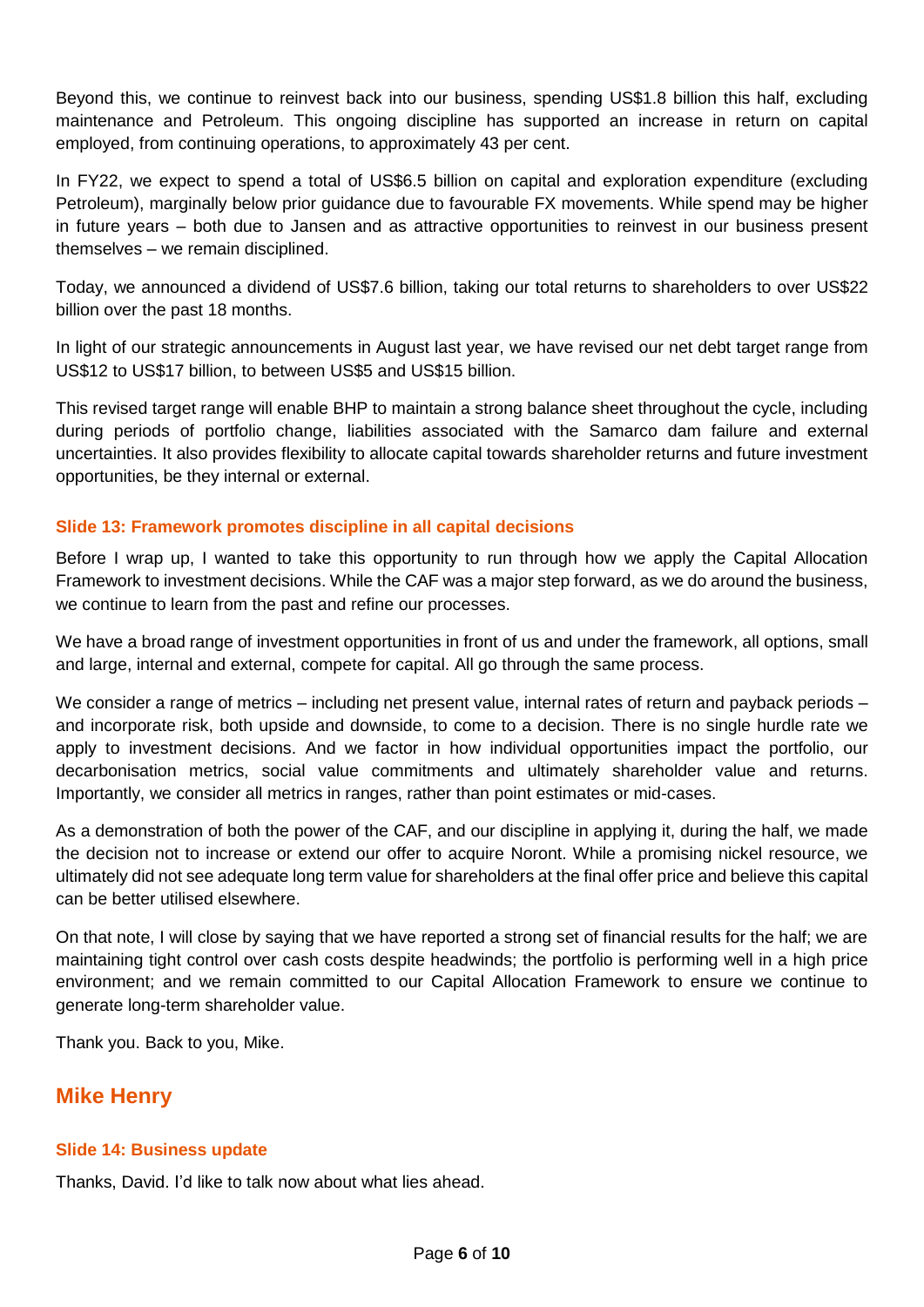## **Slide 15: Opportunity amid complex environment**

We have been clear about our commitment to social value and to delivering shareholder value through operational excellence and growth in future facing commodities. And we've made great progress, in spite of a near term operating environment that remains complex and challenging with the pandemic, inflation, disrupted trade patterns and dynamic stakeholder expectations.

Our strategy, high-quality assets, strong balance sheet and capabilities position BHP exceptionally well for circumstances like these. And this is reflected in our continued strong results and the progress on our portfolio over the past six months.

In terms of the near term outlook for commodity demand, while growth slowed in China more than we anticipated in the second half of calendar year 2021, we see the headwinds easing over the course of 2022.

- Real estate policies are easing, including in the critical area of developer financing.
- The beginning of China's new 5 Year Plan will bring greater infrastructure spending.
- Exports are likely to remain a support for growth.
- And direct constraints on heavy industry are expected to ease.

For the fourth year in a row, our mid-case is for Chinese steelmaking to exceed one billion tonnes in 2022, supporting demand and pricing for our iron ore.

While we're seeing stark inflationary pressures globally – with major value chains in food, construction materials, autos, energy and logistics all moving higher – it is important to differentiate between the drivers of this. Supply chain bottlenecks – which, as David indicated, we expect to contend with for another year or two – versus inflation that is demand led, which we expect to be more enduring.

This latter driver is positive for commodities demand and pricing.

## **Slide 16: Longer term: power of scale and compound growth<sup>5</sup>**

The longer term fundamentals for the commodities BHP produces remain very positive.

The resource sector is essential to the meeting of global aspirations for sustainable long-term growth. Demand for energy, metals and fertilisers will be underpinned by population growth, urbanisation, decarbonisation, and rising living standards for decades to come. BHP's portfolio, capabilities, and distinctive approach to operational excellence and the creation of social value, place us in an advantaged position when it comes to being able to meet this demand.

## **Slide 17: Delivering on our objectives**

Our strategy is aligned to these global aspirations. It provides clarity on the commodities and assets we want – and the capabilities we need to excel at, in order to maximise value and returns from these assets.

We've made significant progress already:

-

- by increasing our exposure to future facing commodities through sanctioning the Jansen potash project and adding exploration and early stage options;
- by progressing our divestments of BMC and Cerrejon, as well as the merger of our Petroleum business with Woodside; and
- by simplifying our corporate structure to make us more efficient and agile.

<sup>5</sup> Further information on BHP's economic and commodity outlook can be found at: [bhp.com/prospects.](https://www.bhp.com/news/prospects)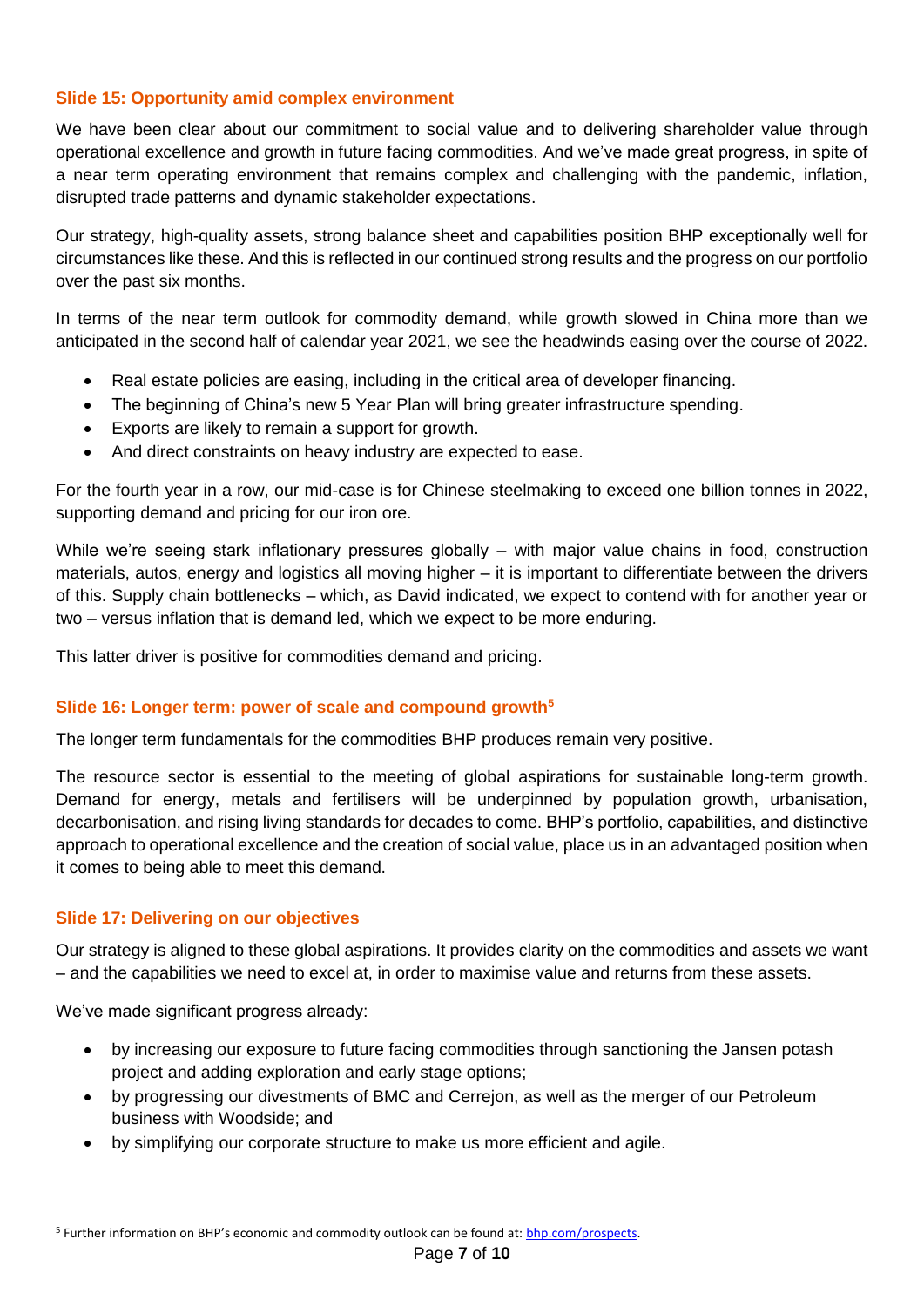Of course, plenty remains to be done. We'll continue to reposition our portfolio for greater leverage towards the key mega-trends playing out around us. And we'll continue to improve operational performance to deliver our products even more reliably and sustainably.

## **Slide 18: Social value embedded in our approach**

BHP's fierce commitment to sustainability and social value is evident in our approach to areas such as health and safety, community engagement, climate, water and cultural heritage.

We also scored our best ever results in our most recent global customer satisfaction surveys, and these were particularly strong in China and India. Our customer relationships have never been better.

This includes deeper collaboration on sustainability initiatives. For example, we recently partnered with both Southwire and Tesla on block chain pilots to trace greenhouse gas emissions associated with our copper and nickel products, contributing to collaborative efforts to reduce emissions across value chains.

We've also progressed our partnerships with steelmakers, representing around 12 per cent of reported global production, to help advance the green transition of the steel industry. This includes a new collaboration with China Baowu and three top Chinese universities on the development of low-carbon steelmaking technologies, and their future application at plant scale.

BHP is also a proud contributor to the regions where we operate. We've continued to support COVID-19 efforts, including vaccine awareness and accessibility for local and Indigenous communities. And we're supporting small, local and Indigenous businesses through reduced payment terms and the US\$1.2 billion spent with over 4,000 local suppliers across the globe over the past six months.

#### **Slide 19: Sector leading assets across our commodities**

We have sector-leading assets and we aim to operate them exceptionally well.

These assets generate strong margins through the cycle and create a baseline of stable cash flows that our shareholders consistently benefit from. In fact, in all bar one of the last 15 years, we've delivered net operating cash flows of more than US\$15 billion.

In iron ore, our assets constitute the best combination of scale, quality and cost competitiveness in the Pilbara, and we have room to grow should market conditions warrant. Our reliable delivery is valued by customers and our higher-quality iron ores will remain attractive as steel makers strive to reduce emissions through improved productivity.

The need to reduce steel making emissions will also drive a growing market preference for higher quality metallurgical coals. We produce some of the world's best quality coals for steel-making, and over the past 12 months we've seen increasing premiums for these.

In copper, we have some of the most sustainable operations within one of the largest resource bases globally. This provides significant optionality. We are well-positioned to take advantage of growing demand for copper required for urbanisation and electrification.

At Nickel West, we're studying ways to unlock growth from what is the world's second largest nickel sulphide resource.

And of course, with the approval of Jansen Stage 1, we've entered into another commodity with attractive fundamentals, in the world's best potash basin. This opens a new future growth front for the company with significant expansion potential which is expected to support up to a century of production.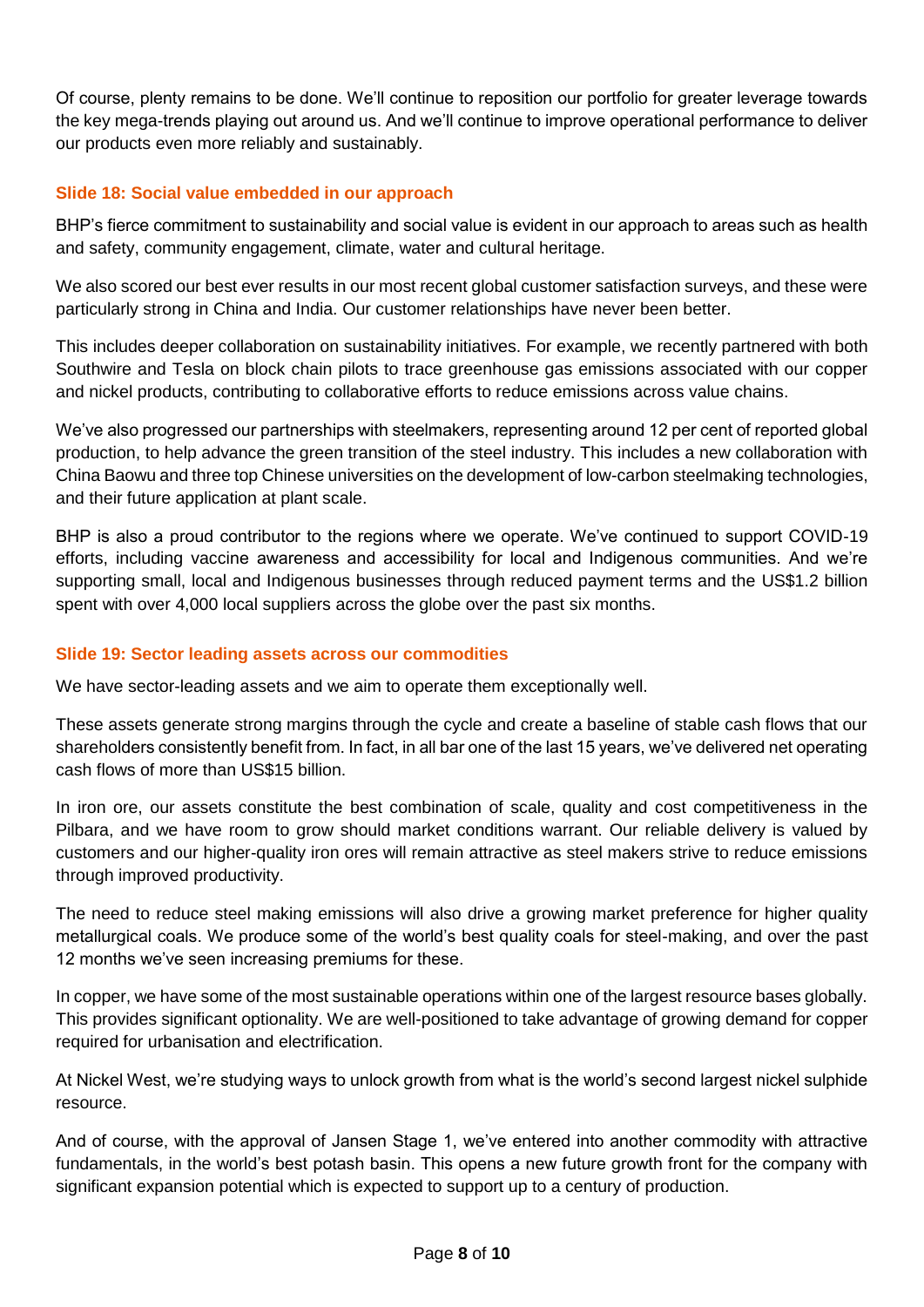## **Slide 20: Woodside and Petroleum merger on track**

As David mentioned, our Petroleum business continues to perform well operationally and we have enjoyed healthy oil and gas markets and strong prices during the half. All to the benefit of our shareholders.

The merger with Woodside remains on track to be completed in the June 2022 quarter.

It will combine two great businesses that will be even better together, will unlock synergies and will create a global top 10 independent energy company<sup>6</sup>.

The combined business will have a high margin oil portfolio, long life LNG assets, significant growth optionality and the financial resilience to help supply the energy needed for global growth and development over the energy transition.

Importantly, it will offer value and choice for BHP shareholders.

## **Slide 21: Levers to deliver value growth**

As I've flagged on previous occasions, we are creating and capturing more opportunities to deliver value growth.

Our first priority, of course, is protecting and growing value through delivering safe, reliable operational performance, with a strong focus on continuous improvement – every day.

In terms of high returning production growth, our current portfolio of large, long-life resources offers plenty of opportunity for organic growth: through further de-bottlenecking, and by larger brownfield expansions, including bringing innovation to bear in ways that enable us to unlock more of our resources, more quickly and at attractive returns.

At Escondida, where we expect production to average 1.2 million tonnes per year over the next five years, we are assessing brownfield options to unlock more of this world-class resource. This will enable us to mitigate the effects of future grade decline.

At Spence we are currently bedding down the Spence growth project but will look to future optionality here as well.

Over the next five years, across all our copper assets, we expect production of around 300 thousand tonnes per annum more than 2021 levels.

At Nickel West, as well as looking at opportunities to grow production, we are increasing the value of our product. We've now produced first crystals from our nickel sulphate plant and will ramp up to around 20 thousand nickel-equivalent tonnes per year, supplying the electric vehicle battery market.

And at Western Australia Iron Ore, we've increased our export licence to 330 million tonnes per year out of Port Hedland, providing headroom to pursue low cost initiatives across our mines, railways and port facilities.

We are being more agile and commercial, and building our capability to add to our options, through exploration, innovation, early stage entry or mergers and acquisitions.

Technology and innovation are areas of particular focus. As well as working internally, we are collaborating externally to solve big challenges.

We're looking at how to improve productivity and deliver better value from installed capacity at our assets, including with autonomous haulage and primary sulphide leaching.

-

<sup>6</sup> Based on FY21 production.